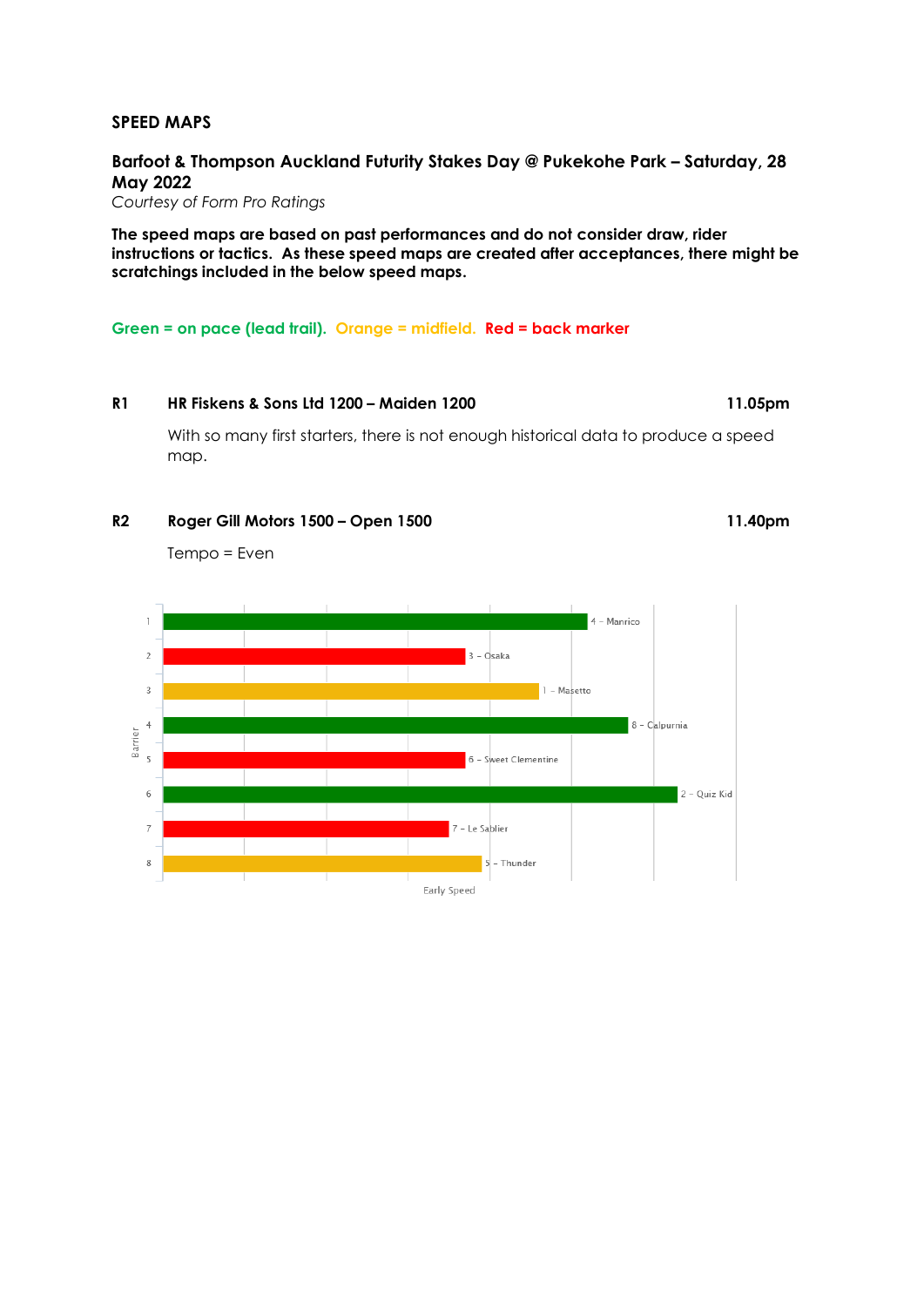### **R3 JBM & Associates 1400 – Rating 65 1400 12.15pm**

Tempo = Slow





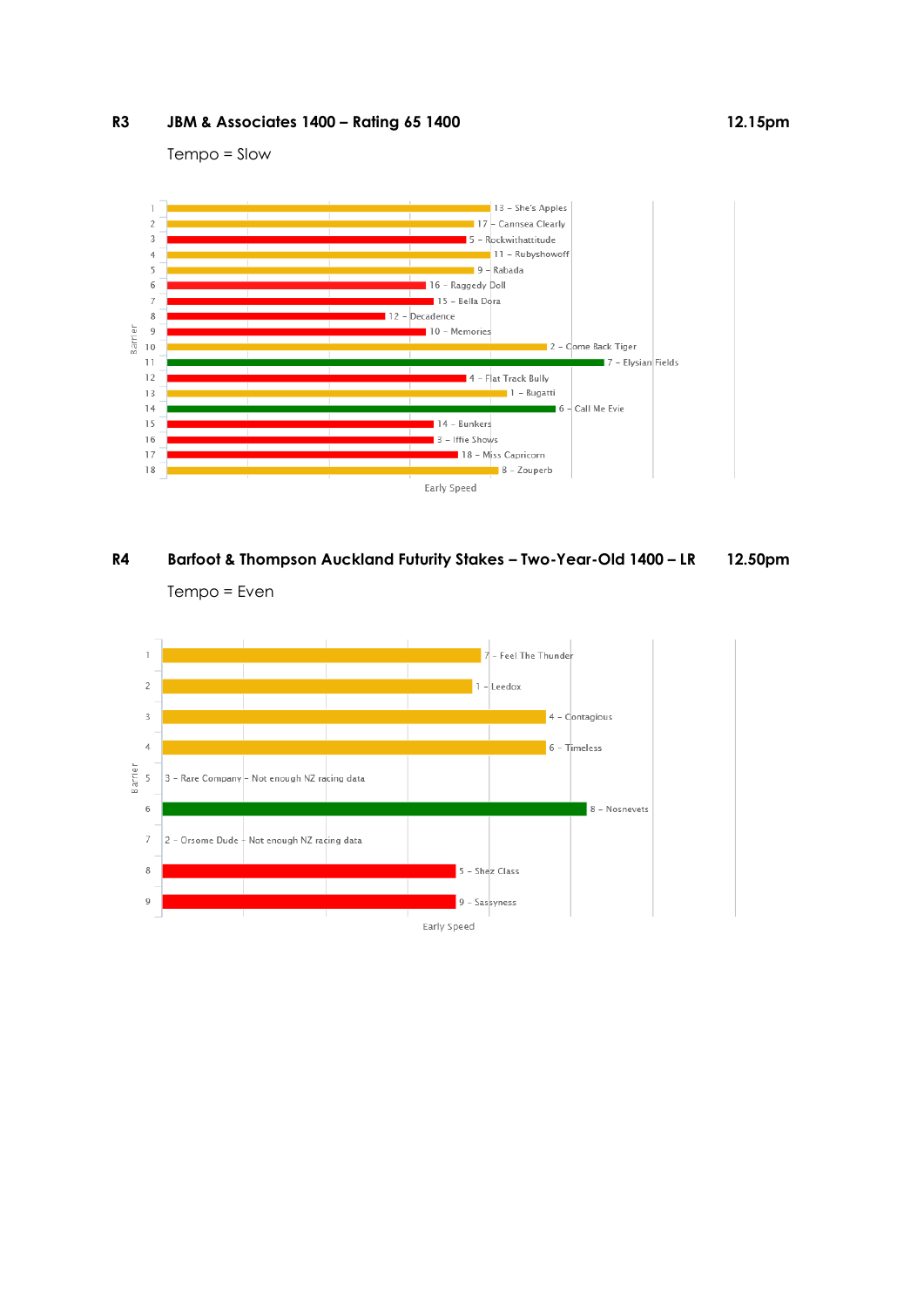## **R5 Franklin Auctions 1400 – Three-Year-Old 1400 1.27pm**

Tempo = Even



# **R6 Mount Shop 2100 – Rating 65 2100 2.02pm**

Tempo = Even

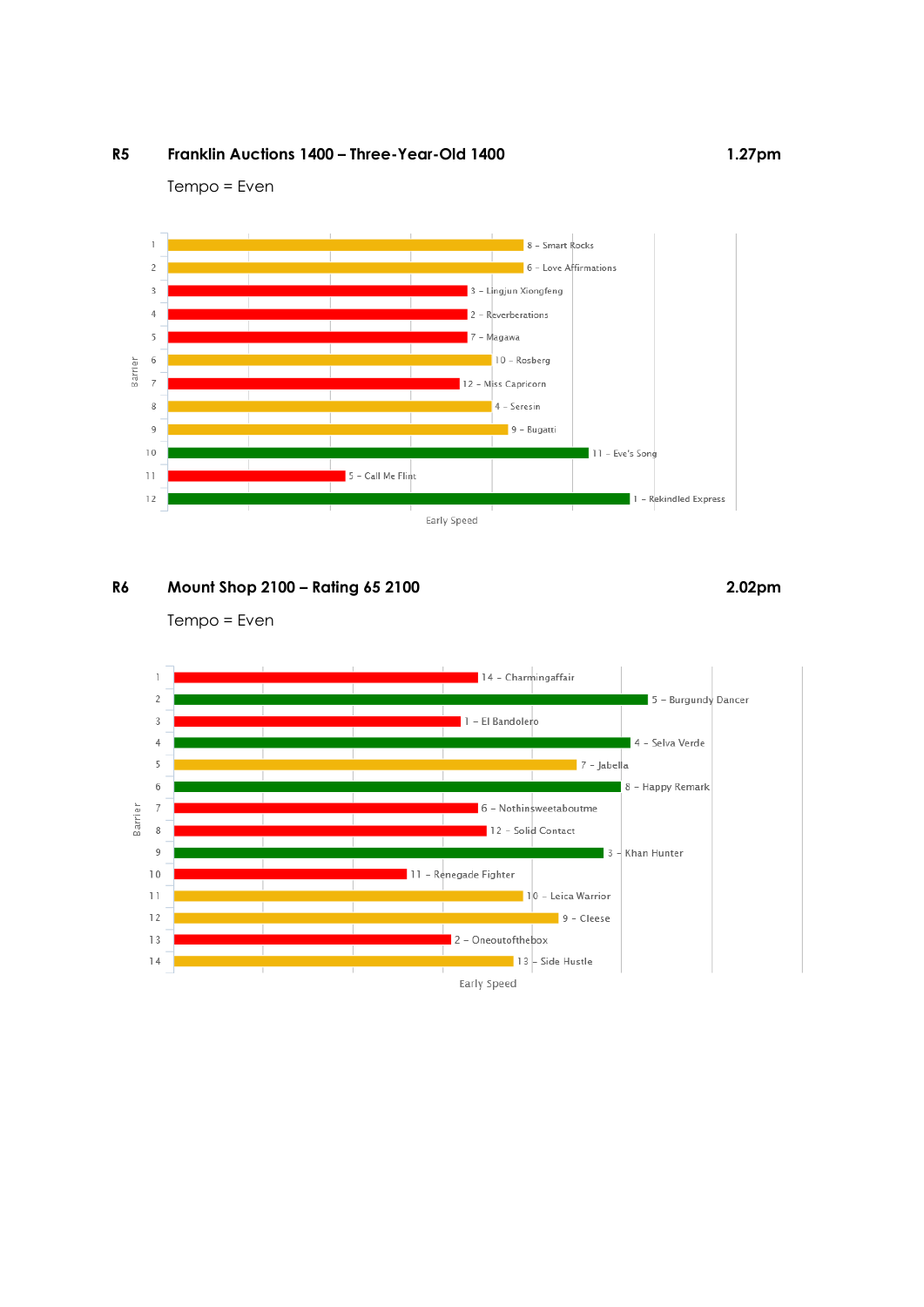### **R7 Haunui Farm 1100 – Open 1100 2.37pm**

Tempo = Fast



## **R8 Barfoot & Thompson 1200 – Rating 74 1200 3.12pm**

Tempo = Fast

![](_page_3_Figure_5.jpeg)